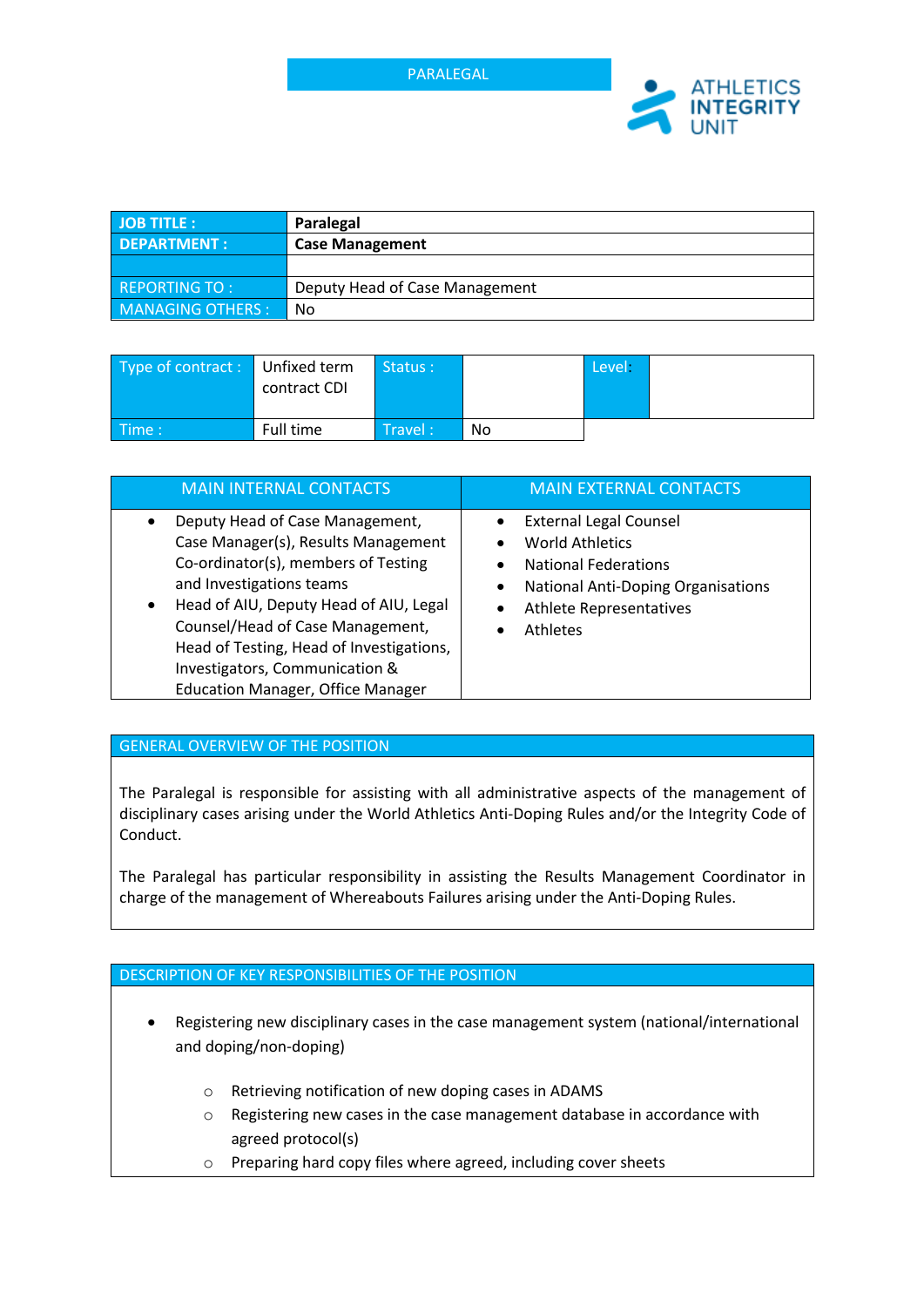

- o Notifying the Deputy Head of Case Management of the registration of new cases for allocation within the team
- Assisting in the management of disciplinary cases (national/international and doping/nondoping)
	- $\circ$  Assisting case managers/co-ordinators in the management of disciplinary cases as required
	- o Sending reminder letters to National Federations/National Anti-Doping Organizations, in consultation with the case managers/assistants
	- o Collating documents for Athlete Biological Passport cases (including Doping Control Forms/Laboratory Documentation Packages)
	- $\circ$  Preparing bundles for hearings before the Disciplinary Tribunal and/or CAS
	- o Other administrative tasks as requested
- Assisting in the management of Whereabouts Failures
	- o Working alongside the dedicated Results Management Co-ordinator in charge of the management of Whereabouts Failures including:
		- § Monitoring the adequacy/compliance of whereabouts information filed in ADAMS by athletes in the International Registered Testing Pool and, if need be, initiating the results management process in the form of a first notification letter (Filing Failure)
		- § Monitoring Unsuccessful Attempt Forms for the testing of athletes in the International Registered Testing Pool and making a preliminary evaluation as to whether an Unsuccessful Attempt might constitute a Whereabouts Failure by reference to the relevant criteria and, if so, initiating the results management process in the form of a first notification letter (Missed Test)
		- Reviewing athlete responses to first notification letters and determining if a Whereabouts Failure should be concluded (if need be, following further investigation and consultation with case managers/assistants)
		- § Preparing files for Administrative Review if requested by an athlete
		- § Recording finalized Whereabouts Failures in ADAMS
		- § Monitoring Unsuccessful Attempts to test athletes in National Registered Testing Pools and ensuring that they are properly followed up and concluded at national level
		- § Reporting on concluded Whereabouts Failures to the Deputy Head of Case Management
	- $\circ$  Collaborating with the Testing team in connection with the management of Whereabouts Failures in particular with a view to maximizing efficiencies in the process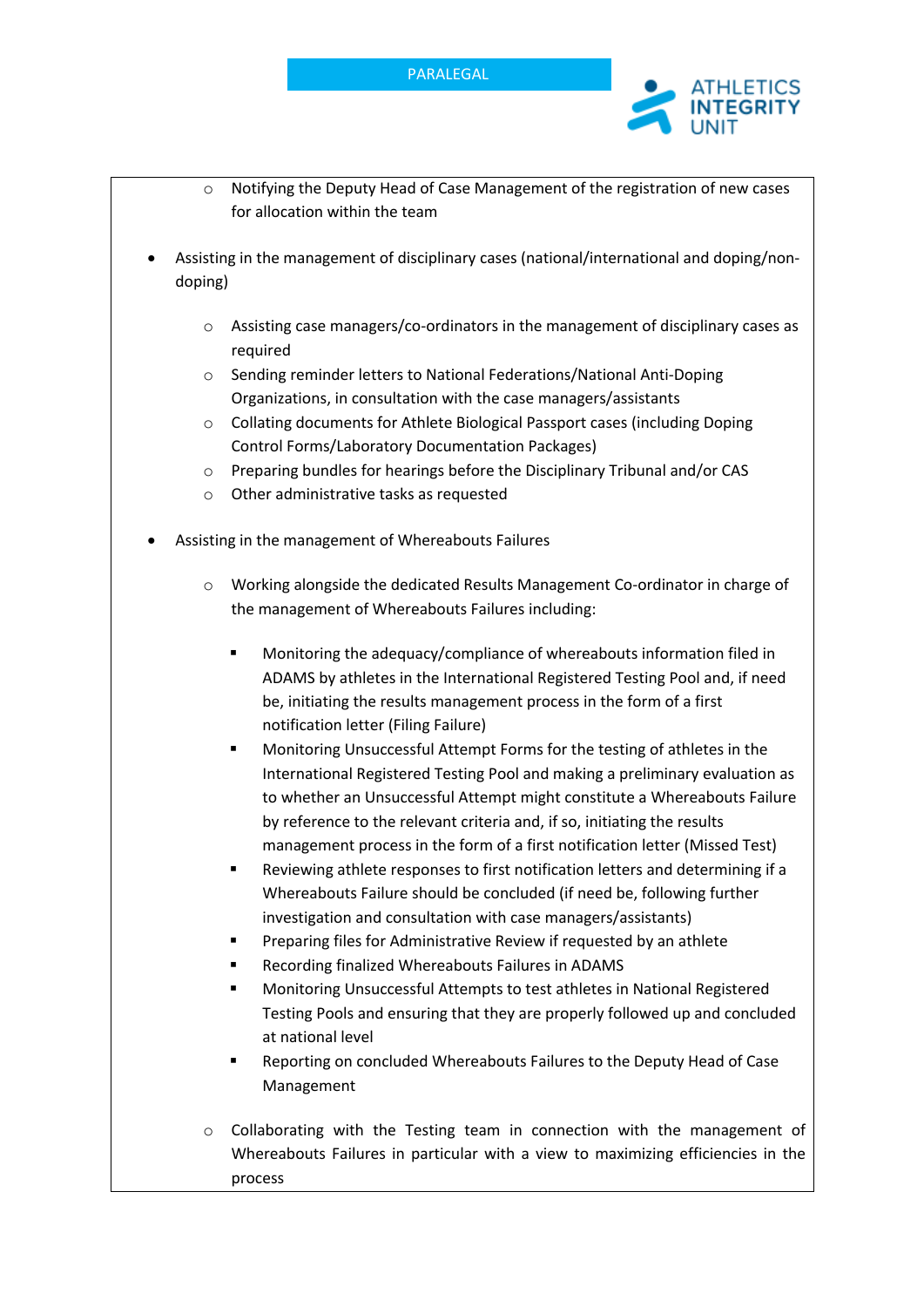



- Registering closure of disciplinary cases in the system
	- o Reporting to the Deputy Head of case management on the closure of cases
	- o Preparing internal sanction memos in consultation with Case Managers/Results Management Co-ordinators
	- o Assisting in the publication of final decisions, including updating the AIU website
	- o Assisting with the publication of statistics/reporting of statistics to the Board
	- o Registering files as closed on the case management database
	- o Archiving any hard copy files

### EXPERIENCE REQUIRED

• The Paralegal will have experience of working in office administration and the management of files. Experience of working in a legal environment is an advantage but not essential.

#### SOFT SKILLS & EXPECTED BEHAVIOUR

- Excellent organisational and administration skills
- Rigorous and methodical approach close attention to detail
- Ability to work autonomously but also as part of a team
- Total integrity
- Highly efficient
- **Confidentiality**

## LANGUAGES & IT

- Excellent level of English (both written and verbal)
- Working level of French an advantage
- Competency in other languages a bonus
- Good IT skills essential and experience of working with databases an advantage

### EDUCATIONAL BACKGROUND

• Bachelor's degree in Law